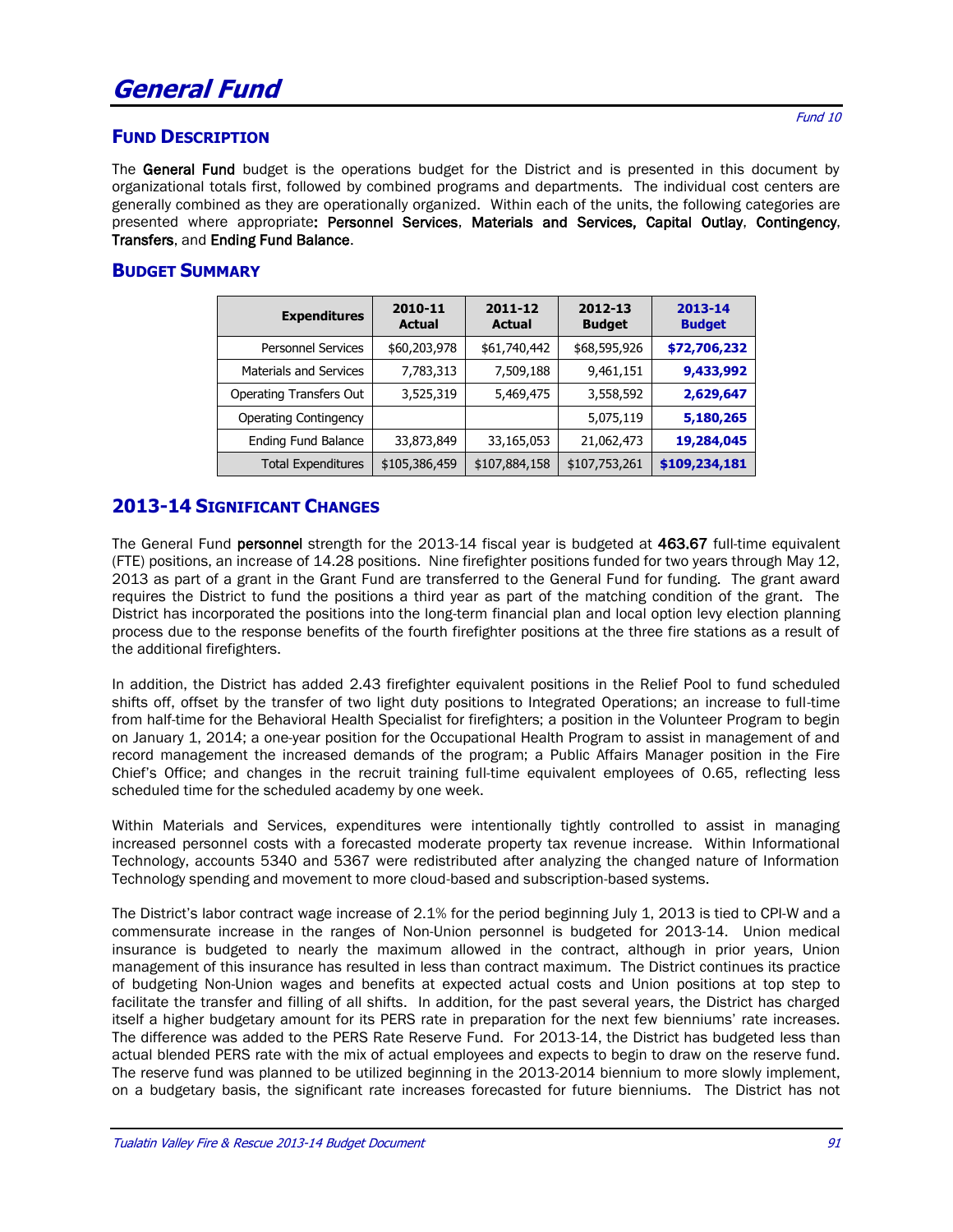incorporated any potential savings from the current legislative session into the current 2013-14 budget at this time.

Operating transfers out were budgeted at a decrease as a means to protect the ending General Fund balance due to the funding requirements of the nine firefighters previously added through grant funding. The transfers are primarily made to fund future board approved capital needs for apparatus, and equipment and station infrastructure beyond capital bond funded projects.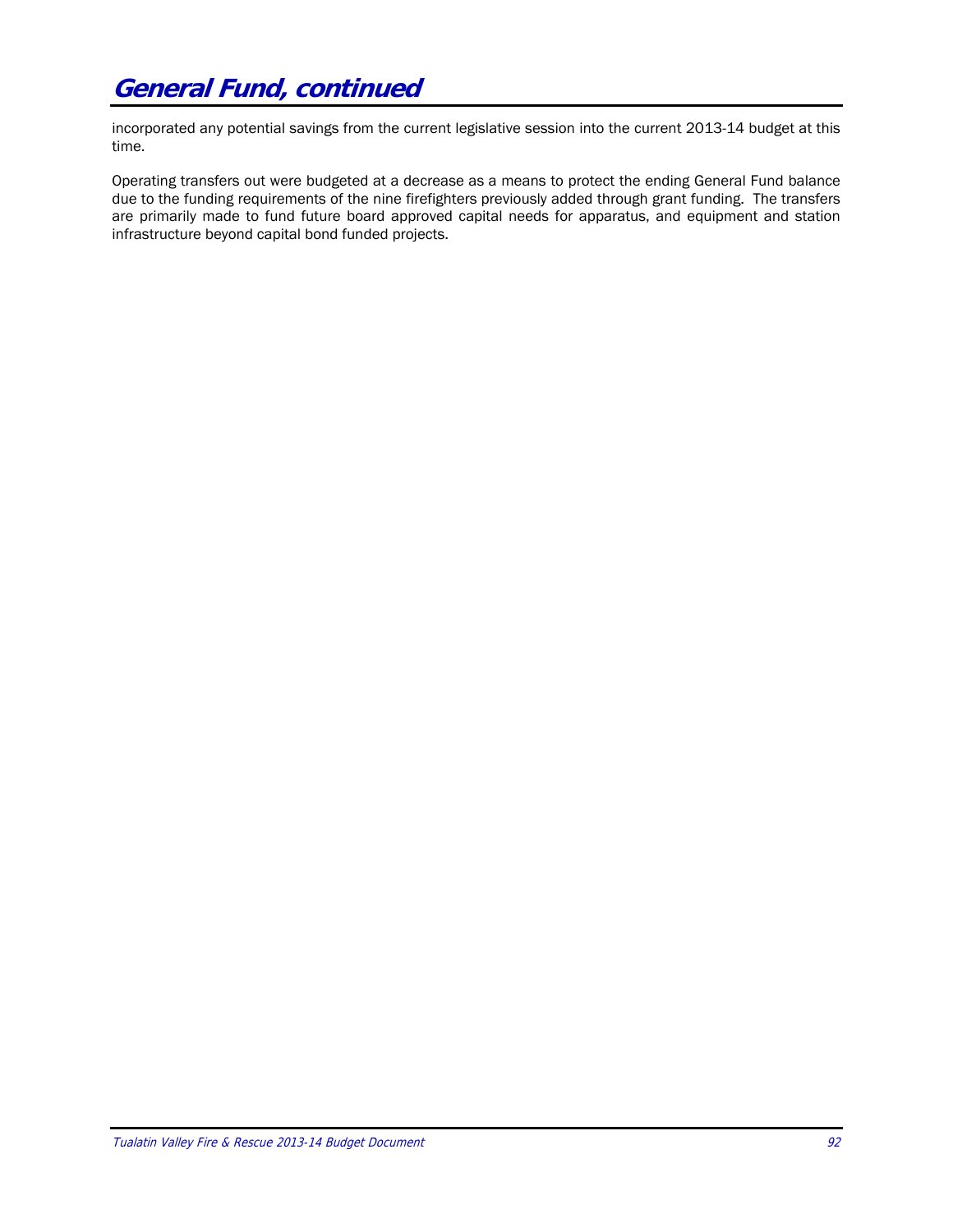#### **GENERAL FUND RESOURCES BY BUDGET CATEGORY**

|                             | <b>Resources</b>                | 2013-14<br><b>Budget</b> | <b>Percent</b><br>of Budget |
|-----------------------------|---------------------------------|--------------------------|-----------------------------|
|                             | Beginning Fund Balance          | \$32,902,059             | 30.18%                      |
|                             | Taxes to be Levied              | 73,483,800               | 67.40%                      |
|                             | Previously Levied Taxes         | 1,121,684                | 1.03%                       |
|                             | Taxes in Lieu of Property Taxes | 13,703                   | .01%                        |
| <b>Beginning</b>            | Interest on Investments         | 163,451                  | .15%                        |
| Taxes to<br>Fund            | Interest on Property Tax        | 16,364                   | .02%                        |
| be Levied<br><b>Balance</b> | Program Revenue                 | 933,936                  | .86%                        |
| 67.40%<br>30.18%            | Regional Hazmat Responses       | 12,500                   | .01%                        |
|                             | Special Service Charges         | 2,896                    | $.00\%$                     |
|                             | <b>Training Classes</b>         | 40,710                   | .04%                        |
|                             | Rental Income                   | 72,000                   | .07%                        |
|                             | <b>Insurance Refunds</b>        | 186,731                  | .17%                        |
| Other-                      | Donations & Grants              | 697                      | $.00\%$                     |
| 2.42%                       | Miscellaneous Revenue           | 83,650                   | .08%                        |
|                             | Transfers In from Other Funds   | 200,000                  | .18%                        |
|                             | <b>Total Resources</b>          | \$109,234,181            | 100.00%                     |

### **GENERAL FUND REQUIREMENTS BY BUDGET CATEGORY**



| <b>Requirements</b>           | 2013-14<br><b>Budget</b> | <b>Percent</b><br>of Budget |
|-------------------------------|--------------------------|-----------------------------|
| <b>Personnel Services</b>     | \$72,706,232             | 66.56%                      |
| <b>Materials and Services</b> | 9,433,992                | 8.64%                       |
| Operating Transfers Out       | 2,629,647                | 2.41%                       |
| <b>Operating Contingency</b>  | 5,180,265                | 4.74%                       |
| Ending Fund Balance           | 19,284,045               | 17.65%                      |
| <b>Total Requirements</b>     | \$109,234,181            | 100.00%                     |
|                               |                          |                             |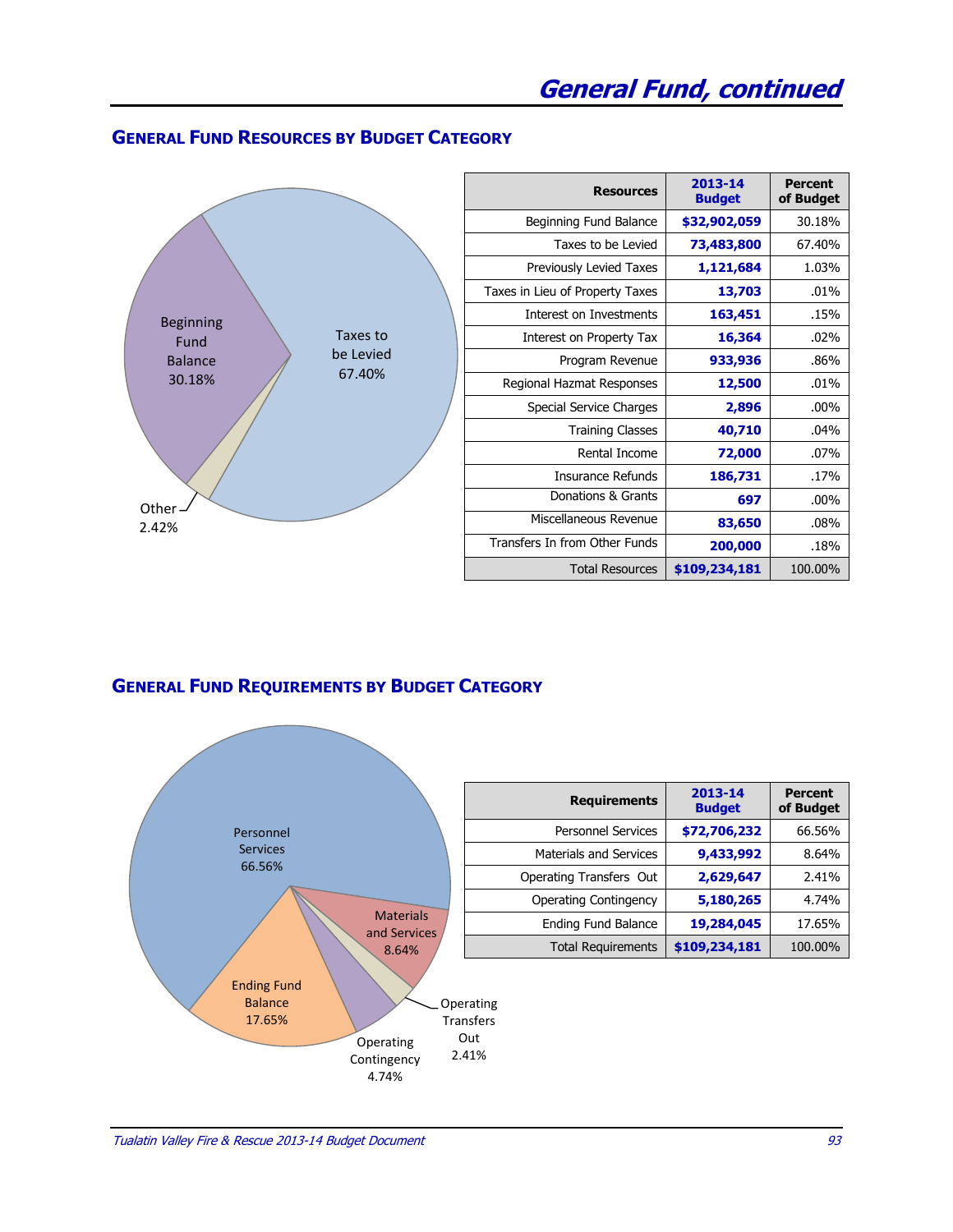### **CONSOLIDATED BUDGET SUMMARY BY REQUIREMENTS FOR THE GENERAL FUND BY DIRECTORATE AND DEPARTMENTS**

| <b>Requirements</b>                            | <b>Personnel</b><br><b>Costs</b> | <b>Materials</b><br>& Services | <b>Other</b> | 2013-14<br><b>Budget</b> |
|------------------------------------------------|----------------------------------|--------------------------------|--------------|--------------------------|
| <b>Command Directorate</b>                     |                                  |                                |              |                          |
| <b>Board of Directors</b>                      | \$1,000                          | \$101,400                      |              | \$102,400                |
| Civil Service Commission                       | 59,063                           | 29,846                         |              | 88,909                   |
| Fire Chief's Office                            | 2,059,832                        | 855,819                        |              | 2,915,651                |
| <b>Emergency Management</b>                    | 159,881                          | 11,657                         |              | 171,538                  |
| <b>Total Command Directorate</b>               | 2,279,776                        | 998,722                        |              | 3,278,498                |
| <b>Business Operations Directorate</b>         |                                  |                                |              |                          |
| Human Resources                                | 967,734                          | 144,135                        |              | 1,111,869                |
| Planning                                       | 729,119                          | 304,054                        |              | 1,033,173                |
| Logistics                                      | 322,977                          | 40,041                         |              | 363,018                  |
| <b>Fleet Maintenance</b>                       | 1,642,160                        | 608,557                        |              | 2,250,717                |
| <b>Facilities Maintenance</b>                  | 914,777                          | 171,186                        |              | 1,085,963                |
| <b>Information Technology</b>                  | 1,116,838                        | 865,972                        |              | 1,982,810                |
| Communications                                 | 450,687                          | 1,909,639                      |              | 2,360,326                |
| Supply                                         | 527,784                          | 140,589                        |              | 668,373                  |
| <b>Media Services</b>                          | 281,506                          | 18,895                         |              | 300,401                  |
| <b>Total Business Operations Directorate</b>   | 6,953,582                        | 4,203,068                      |              | 11,156,650               |
| <b>Finance Directorate</b>                     |                                  |                                |              |                          |
| Finance                                        | 1,248,697                        | 495,979                        |              | 1,744,676                |
| <b>Total Finance Directorate</b>               | 1,248,697                        | 495,979                        |              | 1,744,676                |
| <b>Integrated Operations Directorate</b>       |                                  |                                |              |                          |
| Integrated Operations Administration           | 482,628                          | 403,160                        |              | 885,788                  |
| North Integrated Operations                    | 19,903,228                       | 894,856                        |              | 20,798,084               |
| Central Integrated Operations                  | 16,854,911                       | 579,305                        |              | 17,434,216               |
| South Integrated Operations                    | 13,858,410                       | 622,509                        |              | 14,480,919               |
| EMS / Health / Wellness                        | 1,654,231                        | 546,980                        |              | 2,201,211                |
| Training/Safety                                | 1,435,953                        | 365,419                        |              | 1,801,372                |
| <b>External Training</b>                       | 29,926                           | 7,632                          |              | 37,558                   |
| Recruits                                       | 911,640                          | 141,467                        |              | 1,053,107                |
| Volunteer Program                              | 138,593                          | 170,145                        |              | 308,738                  |
| Relief Pool Personnel                          | 6,954,657                        | 4,750                          |              | 6,959,407                |
| <b>Total Integrated Operations Directorate</b> | 62,224,177                       | 3,736,223                      |              | 65,960,400               |
| <b>Non-Organizational</b>                      |                                  |                                |              |                          |
| <b>Operating Transfers Out</b>                 |                                  |                                | \$2,629,647  | 2,629,647                |
| <b>Operating Contingency</b>                   |                                  |                                | 5,180,265    | 5,180,265                |
| <b>Ending Fund Balance</b>                     |                                  |                                | 19,284,045   | 19,284,045               |
| <b>Total Requirements</b>                      | \$72,706,232                     | \$9,433,992                    | \$27,093,957 | \$109,234,181            |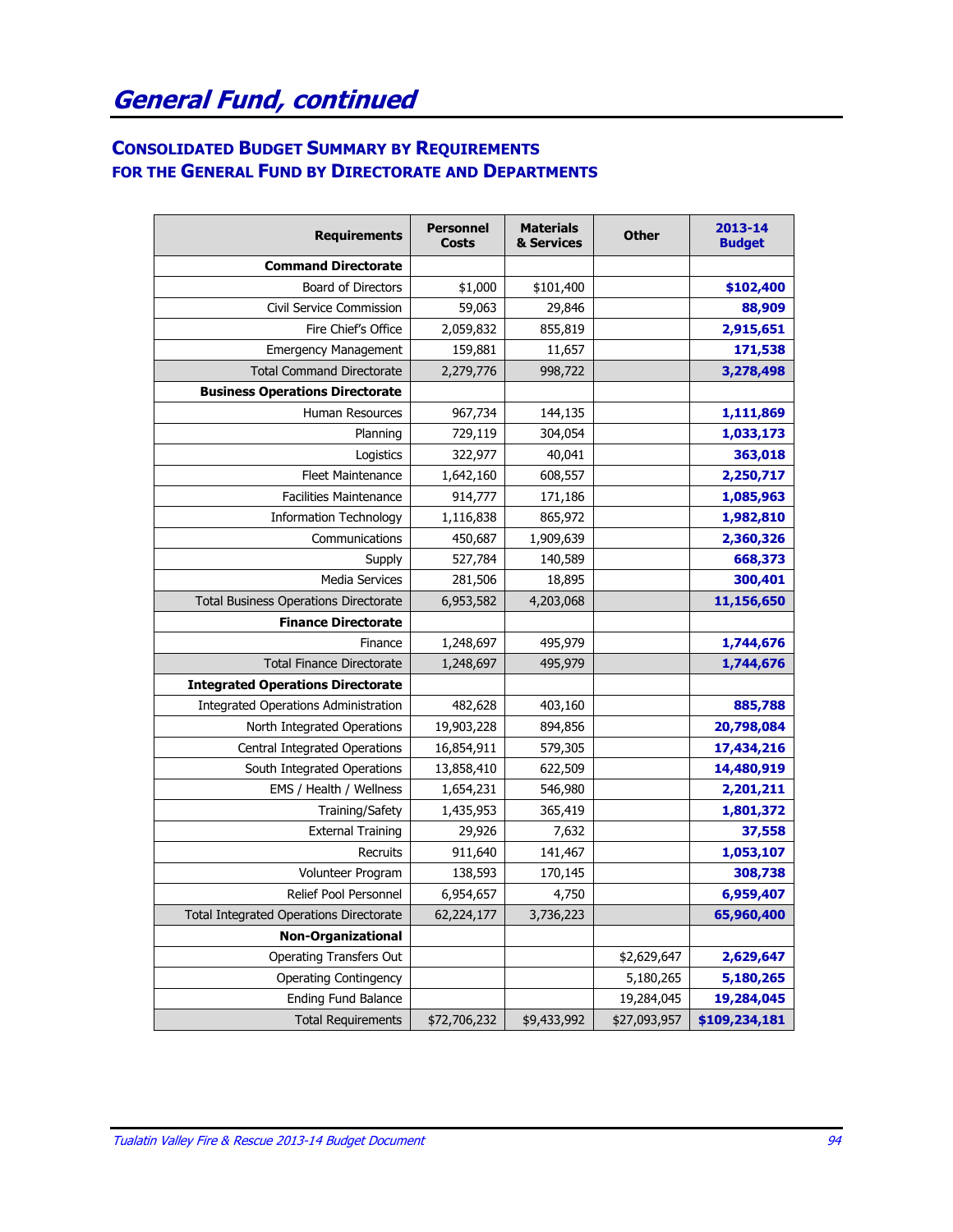#### **GENERAL FUND PERSONNEL SUMMARY**

| Program                                        | 2010-11<br><b>Actual</b> | 2011-12<br><b>Actual</b> | 2012-13<br><b>Budget</b> | 2013-14<br><b>Budget</b> | <b>Increase</b><br>(Decrease) |
|------------------------------------------------|--------------------------|--------------------------|--------------------------|--------------------------|-------------------------------|
| <b>Command Directorate</b>                     |                          |                          |                          |                          |                               |
| Fire Chief's Office                            | 12.00                    | 11.00                    | 10.00                    | 11.00                    | 1.00                          |
| <b>Emergency Management</b>                    | 1.00                     | 1.00                     | 1.00                     | 1.00                     | 0.00                          |
| <b>Total Command Directorate</b>               | 13.00                    | 12.00                    | 11.00                    | 12.00                    | 1.00                          |
| <b>Business Operations Directorate</b>         |                          |                          |                          |                          |                               |
| Human Resources                                | 6.00                     | 6.00                     | 6.00                     | 6.00                     | 0.00                          |
| Planning                                       | 5.00                     | 5.00                     | 5.00                     | 5.00                     | 0.00                          |
| Logistics                                      | 3.00                     | 2.00                     | 2.00                     | 2.00                     | 0.00                          |
| <b>Fleet Maintenance</b>                       | 11.00                    | 15.25                    | 14.25                    | 14.25                    | 0.00                          |
| <b>Facility Maintenance</b>                    | 8.00                     | 8.00                     | 8.00                     | 8.00                     | 0.00                          |
| <b>Information Technology</b>                  | 9.00                     | 9.00                     | 8.00                     | 8.00                     | 0.00                          |
| Communications                                 | 4.00                     | 4.00                     | 4.00                     | 4.00                     | 0.00                          |
| Supply                                         | 5.00                     | 4.50                     | 5.50                     | 5.50                     | 0.00                          |
| <b>Media Services</b>                          | 2.00                     | 2.00                     | 2.00                     | 2.00                     | 0.00                          |
| <b>Total Business Operations Directorate</b>   | 53.00                    | 55.75                    | 54.75                    | 54.75                    | 0.00                          |
| <b>Finance Directorate</b>                     |                          |                          |                          |                          |                               |
| Finance                                        | 9.50                     | 9.50                     | 9.50                     | 9.50                     | 0.00                          |
| <b>Total Finance Directorate</b>               | 9.50                     | 9.50                     | 9.50                     | 9.50                     | 0.00                          |
| <b>Integrated Operations Directorate</b>       |                          |                          |                          |                          |                               |
| Volunteer Program                              | 0.00                     | 0.00                     | 0.00                     | 1.00                     | 1.00                          |
| <b>North Integrated Operations</b>             | 13.00                    | 13.00                    | 14.00                    | 13.38                    | (.62)                         |
| Station 60 (Cornell Road)                      | 9.00                     | 9.00                     | 9.00                     | 12.00                    | 3.00                          |
| Station 61 (Butner Road)                       | 14.00                    | 14.00                    | 13.00                    | 13.00                    | 0.00                          |
| Station 62 (Aloha)                             | 13.00                    | 13.00                    | 14.00                    | 14.00                    | 0.00                          |
| Station 64 (Somerset)                          | 12.00                    | 12.00                    | 12.00                    | 12.00                    | 0.00                          |
| Station 65 (West Slope)                        | 12.00                    | 12.00                    | 12.00                    | 12.00                    | 0.00                          |
| Station 66 (Brockman Road)                     | 12.00                    | 12.00                    | 12.00                    | 12.00                    | 0.00                          |
| Station 67 (Farmington Road)                   | 25.00                    | 25.00                    | 25.00                    | 25.00                    | 0.00                          |
| Station 68 (Oak Hills) <sup>(1)</sup>          | 9.00                     | 9.00                     | 9.00                     | 12.00                    | 3.00                          |
| <b>Central Integrated Operations</b>           | 13.50                    | 13.50                    | 13.50                    | 14.50                    | 1.00                          |
| Station 33 (Sherwood)                          | 12.00                    | 12.00                    | 12.00                    | 12.00                    | 0.00                          |
| Station 35 (King City)                         | 14.00                    | 14.00                    | 14.00                    | 14.00                    | 0.00                          |
| Station 50 (Walnut)                            | 13.00                    | 13.00                    | 13.00                    | 13.00                    | 0.00                          |
| Station 51 (Tigard)                            | 24.00                    | 24.00                    | 24.00                    | 24.00                    | 0.00                          |
| Station 53 (Progress)                          | 14.00                    | 14.00                    | 14.00                    | 14.00                    | 0.00                          |
| Station 69 (Cooper Mountain) <sup>(1)</sup>    | 9.00                     | 9.00                     | 9.00                     | 12.00                    | 3.00                          |
| <b>South Integrated Operations</b>             | 12.38                    | 12.38                    | 12.38                    | 12.00                    | (.38)                         |
| Station 34 (Tualatin)                          | 12.00                    | 12.00                    | 13.00                    | 13.00                    | 0.00                          |
| Station 52 (Wilsonville)                       | 12.00                    | 12.00                    | 12.00                    | 12.00                    | 0.00                          |
| Station 56 (Elligsen Road)                     | 13.00                    | 13.00                    | 12.00                    | 12.00                    | 0.00                          |
| Station 57 (Mountain Road)                     | 12.00                    | 12.00                    | 12.00                    | 12.00                    | 0.00                          |
| Station 58 (Bolton)                            | 12.00                    | 12.00                    | 12.00                    | 12.00                    | 0.00                          |
| Station 59 (Willamette)                        | 12.00                    | 12.00                    | 12.00                    | 12.00                    | 0.00                          |
| EMS / Health / Wellness                        | 9.00                     | 8.50                     | 8.50                     | 10.00                    | 1.50                          |
| Training/Safety, External Training             | 8.00                     | 8.00                     | 9.00                     | 9.00                     | 0.00                          |
| Recruits                                       | 7.00                     | 7.50                     | 7.19                     | 6.54                     | (0.65)                        |
| Integrated Operations Admin. (reorganized)     | 0.00                     | 0.00                     | 0.00                     | 2.00                     | 2.00                          |
| Relief Pool Personnel                          | 42.00                    | 42.00                    | 44.57                    | 45.00                    | 0.43                          |
| <b>Total Integrated Operations Directorate</b> | 371.88                   | 369.88                   | 374.14                   | 386.42                   | 13.28                         |
| Total Full-Time Equivalents (FTE)              | 447.38                   | 447.13                   | 449.39                   | 463.67                   | 14.28                         |

 $<sup>(1)</sup>$  These stations were budgeted at nine FTE per station in the General Fund and three additional FTE were budgeted in the</sup> Grant Fund through 2012-13. For 2013-14, firefighters are funded through the General Fund as part of the required matching provision of the grant.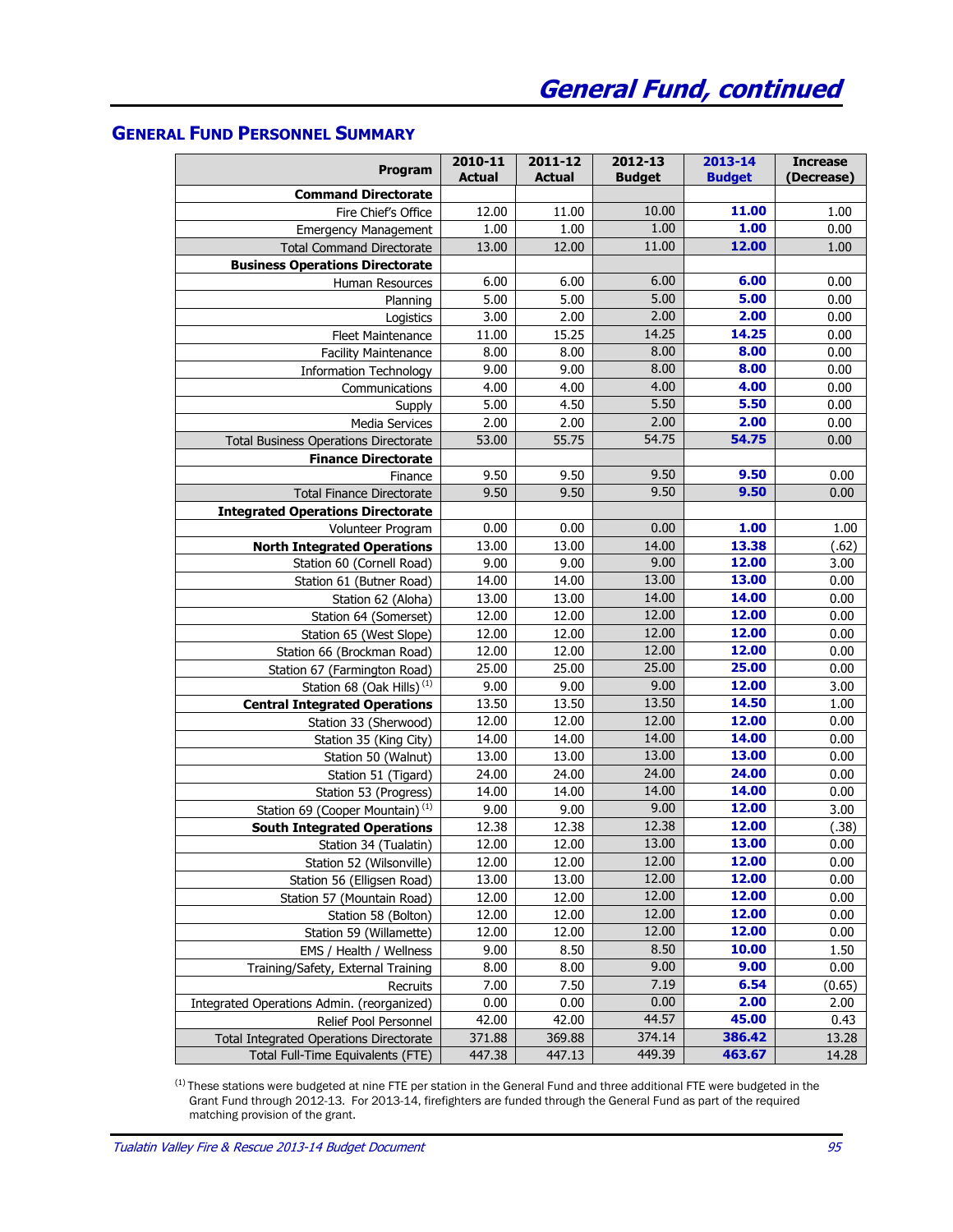#### **NON-ORGANIZATIONAL**

#### **Operating Transfers**

Transfers are made to five funds for the purpose of providing resources for those funds as depicted below:

| 2013-14<br><b>Budget</b> | <b>Fund</b>                      |  |  |  |  |  |  |
|--------------------------|----------------------------------|--|--|--|--|--|--|
| 200,000                  | General Fund                     |  |  |  |  |  |  |
| 1,228,534                | Capital Improvements Fund        |  |  |  |  |  |  |
| 57,239                   | <b>Emergency Management Fund</b> |  |  |  |  |  |  |
| 1,000,000                | Property and Building Fund       |  |  |  |  |  |  |
| 343,874                  | <b>Pension Trust Fund</b>        |  |  |  |  |  |  |
| \$2,829,647              | <b>Total Transfers</b>           |  |  |  |  |  |  |

Because it is critical to maintain ending fund balance at five full months of expenditures, the District will elect to not fully fund transfers out to the reserve funds if property tax collections are below targeted levels needed. The General Fund is scheduled to receive a transfer from the Grant Fund to close out matching funding previously transferred to the Grant Fund.

#### **Operating Contingency**

The Operating Contingency appropriation allows the District the ability to transfer appropriations into other appropriation categories during the year through either resolution or a supplemental budget process. The District, by law, is authorized to do so only for expenditures not anticipated or determinable at the time of budget adoption. The appropriation of Operating Contingency allows for a measure of disaster preparedness. During 2013-14, the District expects remaining contingency will revert ending fund balance to carryover as beginning fund balance in fiscal year 2014-15.

#### **Ending Fund Balance**

The Ending Fund Balance is budgeted at \$19,284,045. While listed as a requirement, it is actually a resource for the ensuing fiscal year and cannot be expended in this fiscal year. It is the District's philosophy to provide funding for the ensuing year's requirements until levied taxes are received, which is a period of approximately five months. When calculating the budgeted ending fund balance necessary, the District includes an expectation that a percentage of budgeted funds will not be expended based upon historical expenditure ratios. It is believed the actual ending fund balance will be sufficient to provide operating reserves in the 2014-15 fiscal year.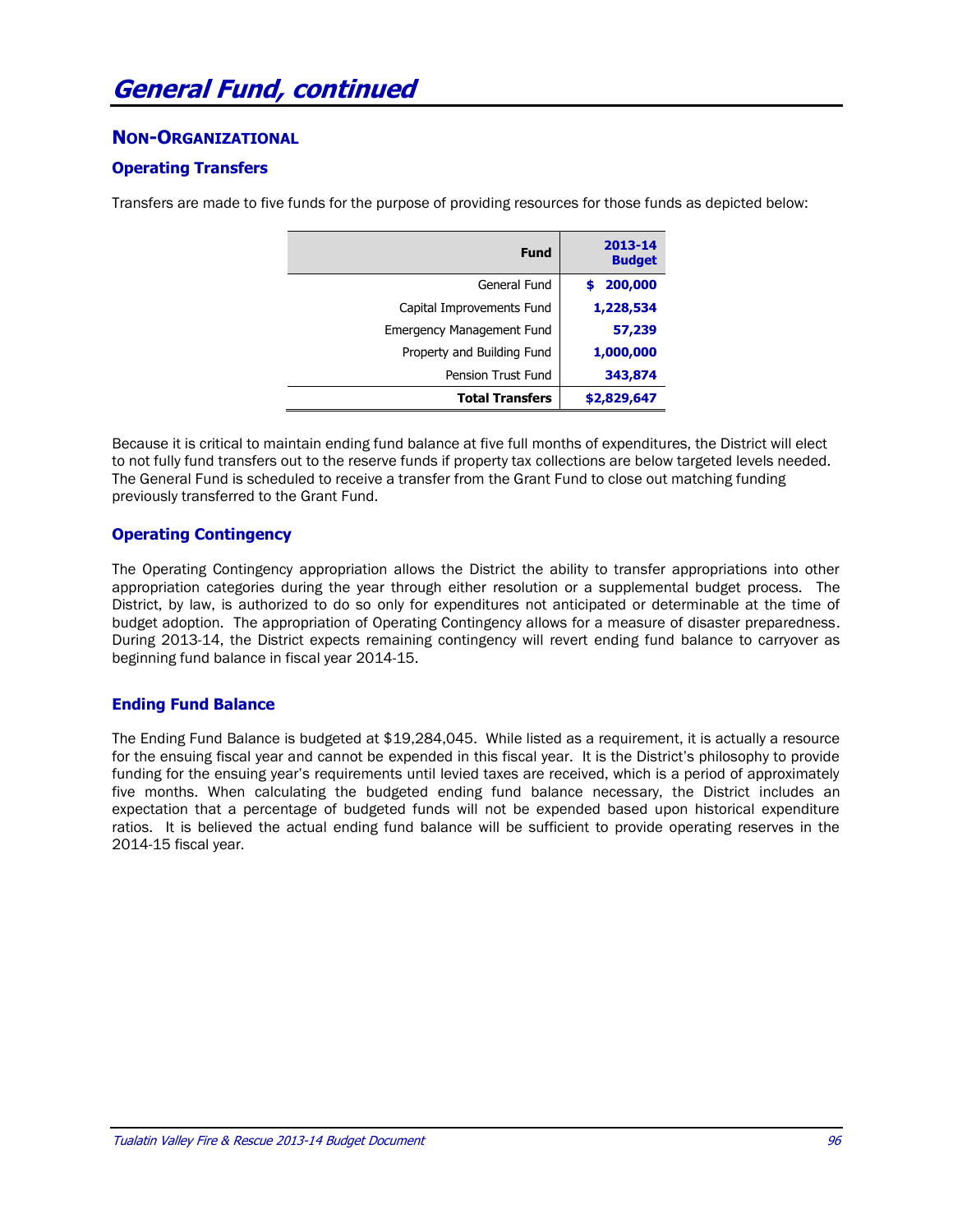|                                                  |               |     | <b>Historical Data</b>                                 |         |                                                                |                                   | Budget for Next Year 2013-14 |                                                                                                   |    |               |   |                                                          |
|--------------------------------------------------|---------------|-----|--------------------------------------------------------|---------|----------------------------------------------------------------|-----------------------------------|------------------------------|---------------------------------------------------------------------------------------------------|----|---------------|---|----------------------------------------------------------|
| Actual<br>Second<br>Preceding<br>Year<br>2010-11 |               |     | Actual<br><b>First</b><br>Preceding<br>Year<br>2011-12 |         | <b>Revised</b><br><b>Budget</b><br><b>This Year</b><br>2012-13 | <b>Resources</b>                  |                              | Proposed<br>Approved<br>by<br>by<br><b>Budget</b><br><b>Budget</b><br><b>Officer</b><br>Committee |    |               |   | <b>Adopted</b><br>by<br><b>Governing</b><br><b>Board</b> |
| \$                                               | 32,870,970    | \$. | 33,873,849                                             | \$      | 33,103,408                                                     | <b>Beginning Fund Balance</b>     | \$.                          | 32,902,059                                                                                        | \$ | 32,902,059    | S | 32,902,059                                               |
|                                                  | 1,915,434     |     | 1,078,128                                              |         | 1.792.818                                                      | <b>Previously Levied Taxes</b>    |                              | 1,121,684                                                                                         |    | 1,121,684     |   | 1,121,684                                                |
|                                                  | 829           |     | 13,171                                                 |         | 862                                                            | Taxes in Lieu of Property Tax     |                              | 13,703                                                                                            |    | 13,703        |   | 13,703                                                   |
|                                                  | 160,927       |     | 162,637                                                |         | 164,556                                                        | Interest on Investments           |                              | 163,451                                                                                           |    | 163,451       |   | 163,451                                                  |
|                                                  | 19,608        |     | 16,283                                                 |         | 20,050                                                         | Interest on Property Tax          |                              | 16,364                                                                                            |    | 16,364        |   | 16,364                                                   |
|                                                  | 464,662       |     | 1,030,422                                              | 935,886 |                                                                | Program Revenue                   |                              | 933,936                                                                                           |    | 933,936       |   | 933,936                                                  |
|                                                  | 75,487        |     | 34,274                                                 |         | 12,500                                                         | Regional HazMat Response          |                              | 12,500                                                                                            |    | 12,500        |   | 12,500                                                   |
|                                                  | 58,856        |     | 65,593                                                 |         | 56.690                                                         | <b>Special Service Charges</b>    |                              | 2,896                                                                                             |    | 2,896         |   | 2,896                                                    |
|                                                  | 39,078        |     | 2,135                                                  |         | 28,710                                                         | <b>Training Classes</b>           |                              | 40,710                                                                                            |    | 40,710        |   | 40,710                                                   |
|                                                  | 125,002       |     | 176,220                                                |         | 120.000                                                        | Rental Income                     |                              | 72.000                                                                                            |    | 72.000        |   | 72,000                                                   |
|                                                  | 655,797       |     | 179,479                                                |         | 154,791                                                        | <b>Insurance Refund</b>           |                              | 186,731                                                                                           |    | 186,731       |   | 186,731                                                  |
|                                                  | 62,016        |     | 670                                                    |         |                                                                | <b>Donations and Grants</b>       |                              | 697                                                                                               |    | 697           |   | 697                                                      |
|                                                  | 850           |     |                                                        |         |                                                                | <b>Surplus Property</b>           |                              |                                                                                                   |    |               |   |                                                          |
|                                                  |               |     |                                                        |         |                                                                | Transfers In                      |                              | 200.000                                                                                           |    | 200.000       |   | 200,000                                                  |
|                                                  | 77,900        |     | 214,828                                                |         | 2,500                                                          | <b>Miscellaneous</b>              |                              | 83,650                                                                                            |    | 83,650        |   | 83,650                                                   |
|                                                  |               |     |                                                        |         |                                                                | <b>Total Resources.</b>           |                              |                                                                                                   |    |               |   |                                                          |
|                                                  | 36,527,416    |     | 36,847,688                                             |         | 36,392,771                                                     | <b>Except Taxes to be Levied</b>  |                              | 35,750,381                                                                                        |    | 35,750,381    |   | 35,750,381                                               |
|                                                  |               |     |                                                        |         | 71,360,490                                                     | <b>Taxes Necessary to Balance</b> |                              | 73,483,800                                                                                        |    | 73,483,800    |   | 73,483,800                                               |
|                                                  | 68,859,043    |     | 71,036,470                                             |         |                                                                | Taxes Collected in Year Levied    |                              |                                                                                                   |    |               |   |                                                          |
|                                                  | \$105,386,459 | \$  | 107,884,158                                            |         | \$107,753,261                                                  | <b>Total Resources</b>            |                              | 109,234,181                                                                                       |    | \$109,234,181 |   | \$109,234,181                                            |

| Historical Data |                                                  |    |                                                 |    |                                                         |                                                                          |    |                                              |     | Budget for Next Year 2013-2014                           |   |                         |  |  |
|-----------------|--------------------------------------------------|----|-------------------------------------------------|----|---------------------------------------------------------|--------------------------------------------------------------------------|----|----------------------------------------------|-----|----------------------------------------------------------|---|-------------------------|--|--|
|                 | Actual<br>Second<br>Preceding<br>Year<br>2010-11 |    | Actual<br>First<br>Preceding<br>Year<br>2011-12 |    | Revised<br><b>Budget</b><br><b>This Year</b><br>2012-13 | Proposed<br>by<br><b>Requirements</b><br><b>Budget</b><br><b>Officer</b> |    | Approved<br>by<br><b>Budget</b><br>Committee |     | <b>Adopted</b><br>by<br><b>Governing</b><br><b>Board</b> |   |                         |  |  |
| \$              | 60,203,978<br>7,783,313                          | \$ | 61.740.442<br>7,509,188                         | \$ | 68.595.926<br>9.461.151                                 | <b>Personnel Services</b><br>Materials and Services                      | \$ | 72.650.259<br>9.418.128                      | \$. | 72,650,259<br>9.418.128                                  | S | 72,706,232<br>9,433,992 |  |  |
|                 | 3,525,319                                        |    | 5.469.475                                       |    | 3,558,592                                               | <b>Operating Transfers Out</b>                                           |    | 2,629,647                                    |     | 2,629,647                                                |   | 2,629,647               |  |  |
|                 |                                                  |    |                                                 |    | 5.075.119                                               | <b>Operating Contingency</b>                                             |    | 5,252,102                                    |     | 5.252.102                                                |   | 5,180,265               |  |  |
|                 | 33,873,849                                       |    | 33,165,053                                      |    | 21,062,473                                              | <b>Ending Fund Balance</b>                                               |    | 19,284,045                                   |     | 19,284,045                                               |   | 19,284,045              |  |  |
| S.              | 105,386,459                                      |    | 107.884.158                                     |    | \$107.753.261                                           | <b>Total Requirements</b>                                                |    | 109,234,181                                  | \$. | 109.234.181                                              |   | 109,234,181             |  |  |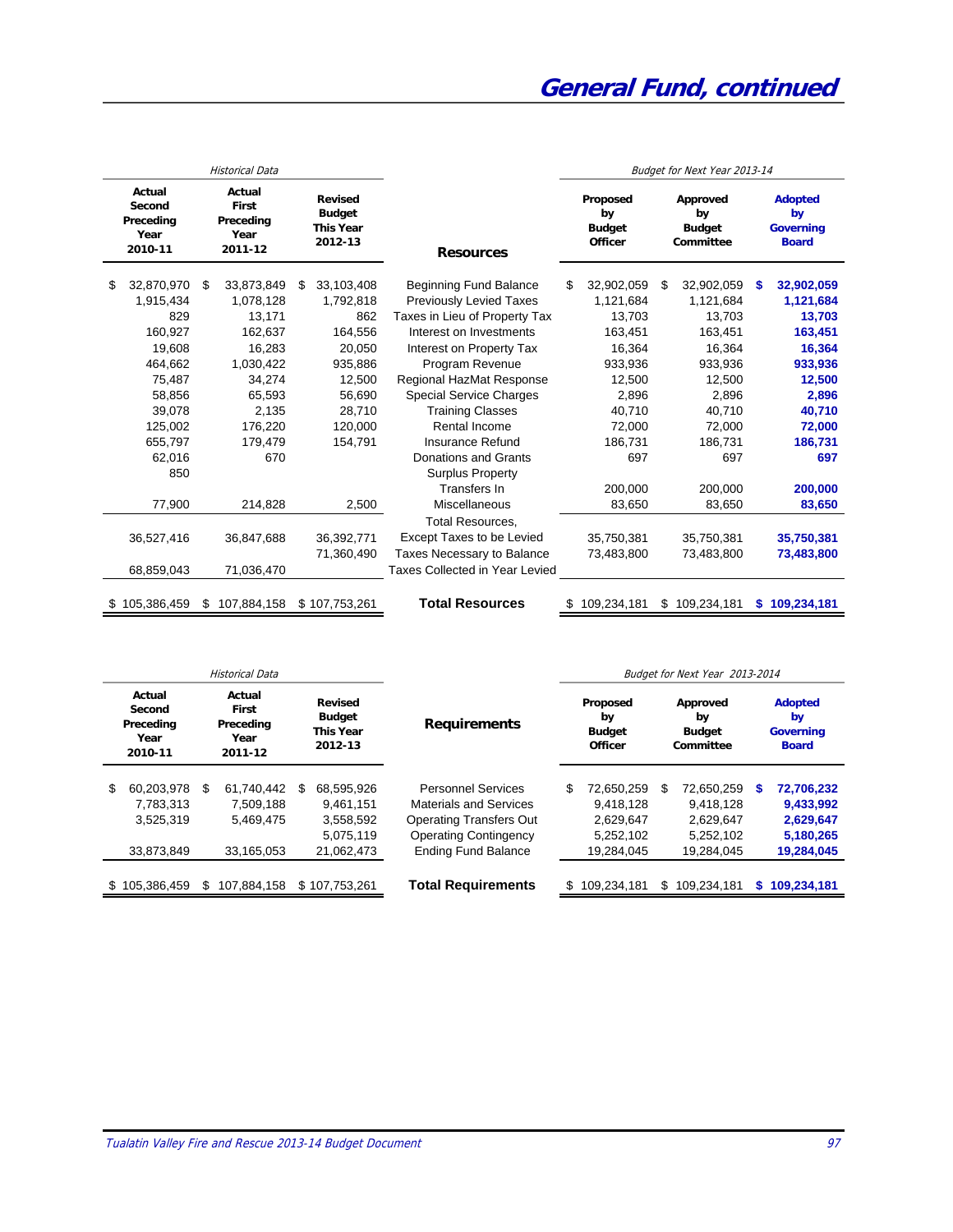|      |                                   | Actual<br>Prior<br>FY 2011 | Actual<br>Prior<br>FY 2012 | <b>Budget</b><br>Prior<br>FY 2013 | <b>Budget</b><br>Proposed<br>FY 2014 | <b>Budget</b><br>Approved<br>FY 2014 | <b>Budget</b><br><b>Adopted</b><br><b>FY 2014</b> |
|------|-----------------------------------|----------------------------|----------------------------|-----------------------------------|--------------------------------------|--------------------------------------|---------------------------------------------------|
| 5001 | Salaries & Wages Union            | 22,029,706                 | 21,699,119                 | 24,279,246                        | 25,763,579                           | 25,763,579                           | 25,763,579                                        |
| 5002 | Salaries & Wages Nonunion         | 7,662,464                  | 7,908,534                  | 8,628,341                         | 9,012,309                            | 9,012,309                            | 9,017,449                                         |
| 5003 | Vacation Taken Union              | 2,917,082                  | 3,010,125                  | 3,112,693                         | 3,317,292                            | 3,317,292                            | 3,317,292                                         |
| 5004 | Vacation Taken Nonunion           | 520,001                    | 618,217                    | 657,614                           | 685,152                              | 685,152                              | 685,528                                           |
| 5005 | Sick Leave Taken Union            | 792,158                    | 630,425                    | 836,009                           | 813,119                              | 813,119                              | 813,119                                           |
| 5006 | Sick Taken Nonunion               | 166,981                    | 161,973                    | 131,290                           | 137,077                              | 137,077                              | 137,153                                           |
| 5007 | Personal Leave Taken Union        | 282,072                    | 293,486                    | 311,342                           | 330,549                              | 330,549                              | 330,549                                           |
| 5008 | Personal Leave Taken Nonunion     | 42,073                     | 43,162                     | 56,265                            | 58,777                               | 58,777                               | 58,809                                            |
| 5010 | Comp Taken Nonunion               | 23,869                     | 16,753                     |                                   |                                      |                                      |                                                   |
| 5015 | <b>Vacation Sold</b>              | 44,597                     | 167,717                    | 366,889                           | 287,513                              | 287,513                              | 287,719                                           |
| 5016 | Vacation Sold at Retirement       | 35,879                     | 112,526                    | 171,714                           | 103,736                              | 103,736                              | 103,736                                           |
| 5017 | PEHP Vac Sold at Retirement       | 46,539                     | 159,161                    | 327,163                           | 95,513                               | 95,513                               | 95,513                                            |
| 5018 | Comp Time Sold Union              |                            | 4,268                      |                                   |                                      |                                      |                                                   |
| 5020 | Deferred Comp Match Union         | 841,328                    | 863,196                    | 1,122,253                         | 1,189,685                            | 1,189,685                            | 1,189,685                                         |
| 5021 | Deferred Comp Match Nonunion      | 141,828                    | 283,900                    | 386,452                           | 402,373                              | 402,373                              | 449,074                                           |
| 5041 | Severance Pay                     | 10,000                     |                            |                                   |                                      |                                      |                                                   |
| 5054 | Other/FTO Premium                 |                            |                            | 1,304                             |                                      |                                      |                                                   |
| 5101 | <b>Vacation Relief</b>            | 2,991,307                  | 3,061,023                  | 3,011,453                         | 3,211,006                            | 3,211,006                            | 3,211,006                                         |
| 5102 | Duty Chief Relief                 | 239,292                    | 255,082                    | 277,948                           | 299,966                              | 299,966                              | 299,966                                           |
| 5105 | <b>Sick Relief</b>                | 651,672                    | 541,736                    | 735,144                           | 678,865                              | 678,865                              | 678,865                                           |
| 5106 | On the Job Injury Relief          | 125,542                    | 136,477                    | 168,034                           | 178,490                              | 178,490                              | 178,490                                           |
| 5107 | Short Term Disability Relief      | 72,327                     | 75,771                     | 112,383                           | 105,031                              | 105,031                              | 105,031                                           |
| 5110 | <b>Personal Leave Relief</b>      | 365,980                    | 362,786                    | 380,697                           | 424,294                              | 424,294                              | 424,294                                           |
| 5115 | Vacant Slot Relief                | 369,651                    | 262,579                    |                                   |                                      |                                      |                                                   |
| 5118 | <b>Standby Overtime</b>           | 27,886                     | 27,696                     | 28,878                            | 32,284                               | 32,284                               | 32,284                                            |
| 5120 | Overtime Union                    | 882,648                    | 980,409                    | 783,642                           | 876,617                              | 876,617                              | 876,617                                           |
| 5121 | Overtime Nonunion                 | 31,174                     | 42,920                     | 40,050                            | 40,498                               | 40,498                               | 40,498                                            |
| 5123 | Comp Time Sold Nonunion           | 304                        |                            |                                   |                                      |                                      |                                                   |
| 5150 | <b>Pension Benefit</b>            |                            |                            |                                   | 30,000                               | 30,000                               | 30,000                                            |
| 5201 | <b>PERS Taxes</b>                 | 7,538,263                  | 7,944,857                  | 9,119,981                         | 10,325,011                           | 10,325,011                           | 10,327,338                                        |
| 5203 | <b>FICA/MEDI</b>                  | 2,938,170                  | 2,916,561                  | 3,495,295                         | 3,680,633                            | 3,680,633                            | 3,681,461                                         |
| 5206 | <b>Worker's Comp</b>              | 1,253,216                  | 1,207,432                  | 1,380,797                         | 1,456,186                            | 1,456,186                            | 1,456,382                                         |
| 5207 | TriMet/Wilsonville Tax            | 266,393                    | 276,459                    | 320,654                           | 342,871                              | 342,871                              | 342,947                                           |
| 5208 | OR Worker's Benefit Fund Tax      | 14,392                     | 14,575                     | 19,118                            | 23,473                               | 23,473                               | 23,473                                            |
| 5210 | <b>Medical Ins Union</b>          | 4,994,951                  | 5,590,958                  | 6,004,410                         | 6,234,788                            | 6,234,788                            | 6,234,788                                         |
| 5211 | <b>Medical Ins Nonunion</b>       | 1,086,420                  | 1,237,616                  | 1,333,371                         | 1,515,303                            | 1,515,303                            | 1,515,303                                         |
| 5220 | Post Retire Ins Union             | 193,750                    | 189,600                    | 198,123                           | 208,607                              | 208,607                              | 208,607                                           |
| 5221 | Post Retire Ins Nonunion          | 87,014                     | 92,017                     | 97,650                            | 103,500                              | 103,500                              | 103,500                                           |
| 5230 | Dental Ins Nonunion               | 152,588                    | 165,819                    | 181,139                           | 191,652                              | 191,652                              | 191,652                                           |
| 5240 | Life/Disability Insurance         | 97,958                     | 91,895                     | 123,681                           | 139,752                              | 139,752                              | 139,767                                           |
| 5250 | Unemployment Insurance            | 9,531                      | 6,793                      | 12,000                            | 18,000                               | 18,000                               | 18,000                                            |
| 5260 | <b>Employee Assist Insurance</b>  | 9,698                      | 10,440                     | 11,880                            | 11,880                               | 11,880                               | 11,880                                            |
| 5270 | Uniform Allowance                 | 125,190                    | 164,999                    | 217,233                           | 188,998                              | 188,998                              | 188,998                                           |
| 5280 | <b>Physical Exams/Shots</b>       | 15                         |                            |                                   |                                      |                                      |                                                   |
| 5290 | <b>Employee Tuition Reimburse</b> | 60,150                     | 51,862                     | 90,790                            | 52,480                               | 52,480                               | 52,480                                            |
| 5295 | Vehicle/Cell Allowance            | 61,920                     | 59,520                     | 63,000                            | 83,400                               | 83,400                               | 83,400                                            |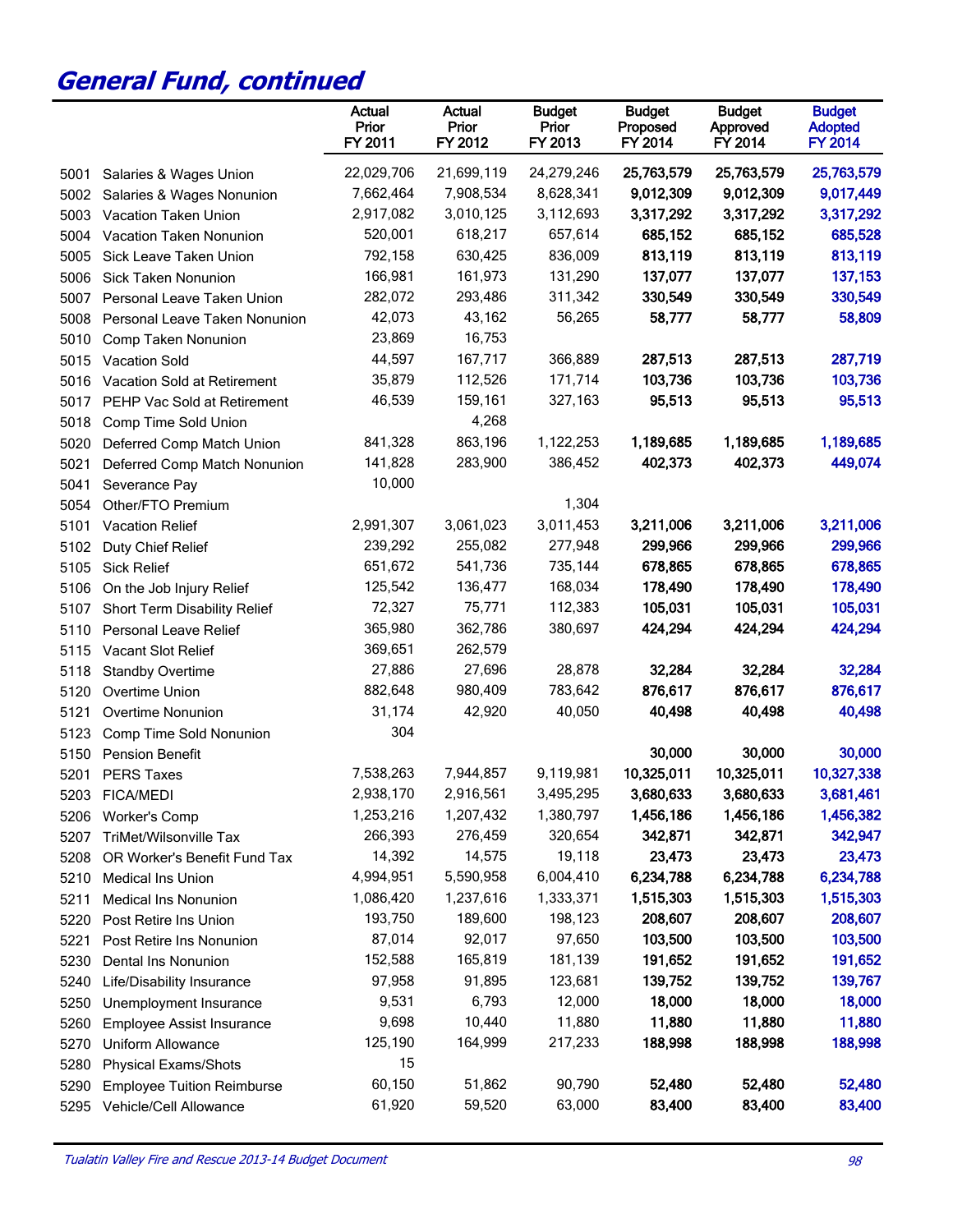|      |                                    | <b>Actual</b><br>Prior<br>FY 2011 | Actual<br>Prior<br>FY 2012 | <b>Budget</b><br>Prior<br>FY 2013 | <b>Budget</b><br>Proposed<br>FY 2014 | <b>Budget</b><br>Approved<br>FY 2014 | <b>Budget</b><br><b>Adopted</b><br><b>FY 2014</b> |
|------|------------------------------------|-----------------------------------|----------------------------|-----------------------------------|--------------------------------------|--------------------------------------|---------------------------------------------------|
|      | <b>Total Personnel Services</b>    | 60,203,979                        | 61,740,442                 | 68,595,926                        | 72,650,259                           | 72,650,259                           | 72,706,232                                        |
| 5300 | <b>Office Supplies</b>             | 35,850                            | 29,832                     | 41,700                            | 40,285                               | 40,285                               | 40,285                                            |
| 5301 | <b>Special Department Supplies</b> | 156,422                           | 157,039                    | 236,696                           | 201,060                              | 201,060                              | 201,060                                           |
| 5302 | <b>Training Supplies</b>           | 66,114                            | 66,833                     | 86,482                            | 107,899                              | 107,899                              | 107,899                                           |
| 5303 | <b>Physical Fitness</b>            | 8,958                             | 11,787                     | 12,000                            | 12,000                               | 12,000                               | 12,000                                            |
| 5304 | <b>Hydrant Maintenance</b>         |                                   | 1,199                      | 2,150                             | 4,060                                | 4,060                                | 4,060                                             |
| 5305 | Fire Extinguisher                  | 5,238                             | 5,155                      | 6,100                             | 6,995                                | 6,995                                | 6,995                                             |
| 5306 | Photography Supplies & Process     | 297                               | 78                         | 200                               | 300                                  | 300                                  | 300                                               |
| 5307 | Smoke Detector Program             | 2,547                             | 3,947                      | 6,300                             | 6,300                                | 6,300                                | 6,300                                             |
| 5311 | Haz Mat Response Materials         | 103                               | 2,537                      | 3,300                             | 3,000                                | 3,000                                | 3,000                                             |
| 5320 | <b>EMS Supplies</b>                | 279,440                           | 258,514                    | 338,775                           | 338,690                              | 338,690                              | 338,690                                           |
| 5321 | <b>Fire Fighting Supplies</b>      | 75,239                            | 76,144                     | 121,294                           | 146,050                              | 146,050                              | 146,050                                           |
| 5325 | <b>Protective Clothing</b>         | 129,277                           | 129,957                    | 161,598                           | 326,405                              | 326,405                              | 326,405                                           |
| 5330 | Noncapital Furniture & Equip       | 133,913                           | 125,993                    | 173,492                           | 176,307                              | 176,307                              | 177,036                                           |
| 5340 | Software Licenses/Upgrade/Host     | 13,354                            | 14,859                     | 11,872                            | 483,098                              | 483,098                              | 483,098                                           |
| 5350 | Apparatus Fuel/Lubricants          | 320,740                           | 385,978                    | 425,740                           | 402,496                              | 402,496                              | 402,496                                           |
| 5361 | M&R Bldg/Bldg Equip & Improv       | 751,329                           | 610,308                    | 770,404                           | 724,721                              | 724,721                              | 724,721                                           |
| 5362 | <b>Storage Tank Expense</b>        |                                   | 1,250                      |                                   |                                      |                                      |                                                   |
| 5363 | <b>Vehicle Maintenance</b>         | 339,918                           | 443,520                    | 517,506                           | 436,379                              | 436,379                              | 436,379                                           |
| 5364 | M&R Fire Comm Equip                | 31,192                            | 22,489                     | 32,316                            | 17,804                               | 17,804                               | 17,075                                            |
| 5365 | M&R Firefight Equip                | 83,894                            | 56,546                     | 108,551                           | 107,502                              | 107,502                              | 107,502                                           |
| 5366 | M&R EMS Equip                      | 24,825                            | 29,265                     | 42,536                            | 32,077                               | 32,077                               | 32,077                                            |
| 5367 | M&R Office Equip                   | 81,376                            | 90,312                     | 98,555                            | 96,756                               | 96,756                               | 96,756                                            |
| 5368 | M&R Computer & Network Hdwe        | 444,399                           | 410,576                    | 544,358                           | 132,237                              | 132,237                              | 132,237                                           |
| 5400 | Insurance Premium                  | 268,969                           | 315,929                    | 328,626                           | 358,950                              | 358,950                              | 358,950                                           |
| 5410 | General Legal                      | 187,595                           | 171,779                    | 215,600                           | 225,000                              | 225,000                              | 225,000                                           |
| 5411 | <b>Collective Bargaining</b>       | 12,232                            | 15,186                     | 20,000                            | 15,000                               | 15,000                               | 15,000                                            |
| 5412 | Audit & Related Filing Fees        | 27,034                            | 12,905                     | 46,000                            | 45,000                               | 45,000                               | 45,000                                            |
| 5413 | <b>Consultant Fees</b>             | 138,750                           | 122,489                    | 169,100                           | 175,504                              | 175,504                              | 175,504                                           |
|      | 5414 Other Professional Services   | 559,591                           | 396,158                    | 805,372                           | 767,400                              | 767,400                              | 767,400                                           |
|      | 5415 Printing                      | 36,912                            | 21,875                     | 43,100                            | 47,810                               | 47,810                               | 47,810                                            |
|      | 5416 Custodial & Bldg Services     | 106,546                           | 112,230                    | 145,069                           | 165,034                              | 165,034                              | 165,034                                           |
| 5417 | <b>Temporary Services</b>          | 151,448                           | 72,870                     | 104,892                           | 81,536                               | 81,536                               | 94,640                                            |
| 5418 | <b>Trustee/Administrative Fees</b> | 24,744                            | 26,859                     | 32,800                            | 33,600                               | 33,600                               | 33,600                                            |
| 5419 | <b>Chaplains Reimbursement</b>     | 15,822                            | 16,981                     |                                   |                                      |                                      |                                                   |
| 5420 | Dispatch                           | 1,393,250                         | 1,526,037                  | 1,579,995                         | 1,598,022                            | 1,598,022                            | 1,598,022                                         |
| 5421 | <b>BOD Allowance</b>               | 6,450                             | 4,750                      | 6,000                             | 6,000                                | 6,000                                | 6,000                                             |
| 5430 | Telephone                          | 288,605                           | 230,024                    | 259,568                           | 223,648                              | 223,648                              | 226,408                                           |
| 5432 | <b>Natural Gas</b>                 | 122,463                           | 116,376                    | 143,943                           | 143,032                              | 143,032                              | 143,032                                           |
| 5433 | Electricity                        | 391,119                           | 400,834                    | 436,475                           | 465,441                              | 465,441                              | 465,441                                           |
| 5434 | Water/Sewer                        | 126,156                           | 131,492                    | 141,190                           | 156,436                              | 156,436                              | 156,436                                           |
| 5436 | Garbage                            | 47,412                            | 48,922                     | 55,714                            | 58,934                               | 58,934                               | 58,934                                            |
| 5437 | Cable Access                       | 250,056                           | 225,552                    | 229,774                           | 215,470                              | 215,470                              | 215,470                                           |
| 5445 | Rent/Lease of Building             | 97,447                            | 101,806                    | 104,652                           | 5,000                                | 5,000                                | 5,000                                             |
| 5450 | <b>Rental of Equip</b>             | 7,791                             | 7,154                      | 12,790                            | 18,920                               | 18,920                               | 18,920                                            |
| 5461 | <b>External Training</b>           | 59,217                            | 69,049                     | 92,314                            | 98,036                               | 98,036                               | 98,036                                            |